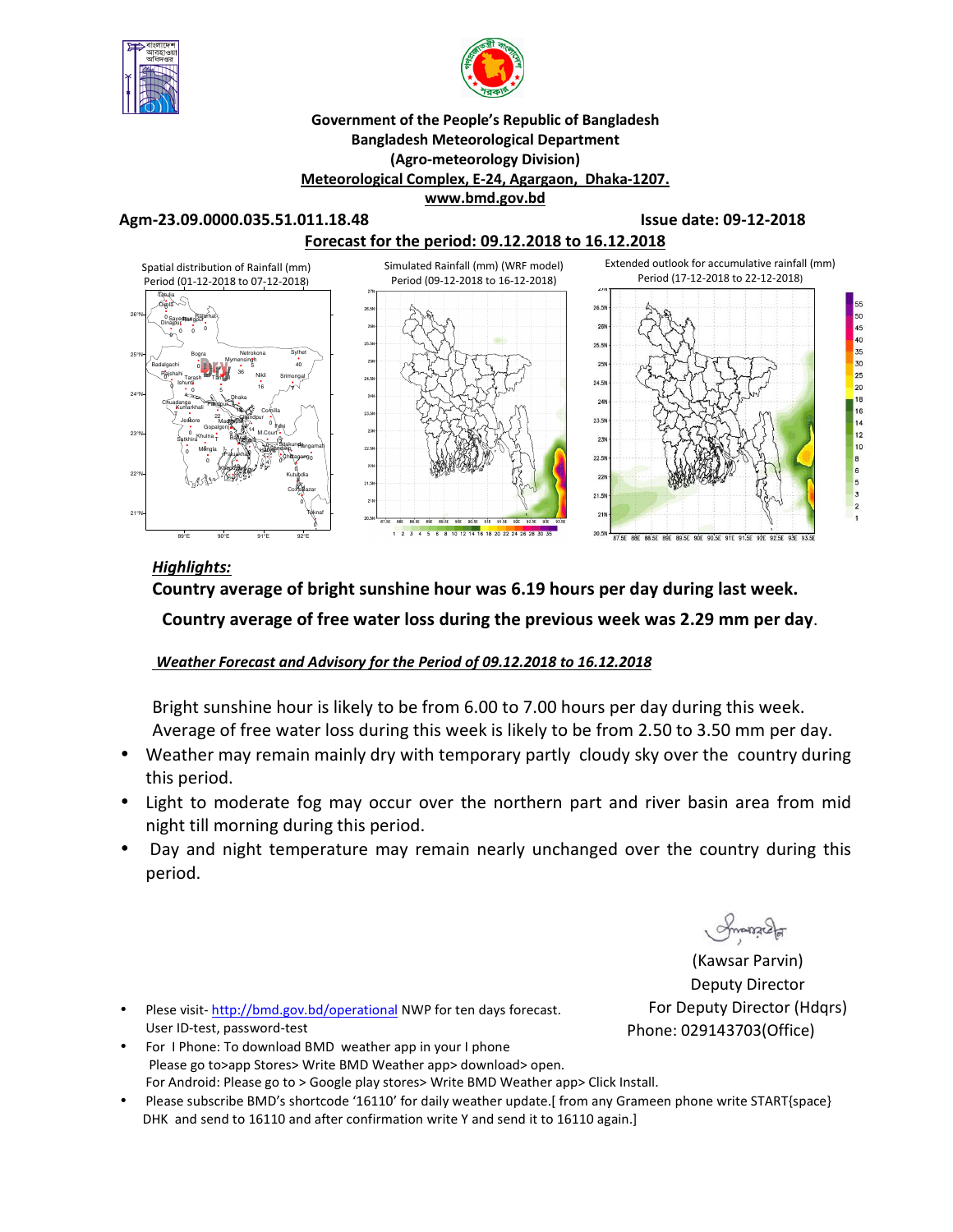#### **Short Weather description Period: 01.12.2018 to 07.12.2018**

Maximum And Minimum Temperature (Range and Extreme)

| <b>Divisions</b> | <b>Maximum temperature</b><br>range in <sup>v</sup> C |         | <b>Highest maximum</b><br>temperature in <sup>"</sup> C |      |                              | Minimum temperature<br>Range in <sup>o</sup> C |  | Lowest minimum<br>temperature in C |                    |              |
|------------------|-------------------------------------------------------|---------|---------------------------------------------------------|------|------------------------------|------------------------------------------------|--|------------------------------------|--------------------|--------------|
| <b>Dhaka</b>     | 26.5                                                  | $-28.7$ | <sup>o</sup> C Madaripur                                | 28.7 | $^{\circ}$ C <sub>13.1</sub> | $\mathcal{L}^{\pm}$                            |  | $19.4 °C$ Gopalgonj                | 13.1               | °°           |
| Mymensingh       | 26.6                                                  | $-28.8$ | <sup>o</sup> C Netrokona                                | 28.8 | $^{\circ}$ C <sub>13.7</sub> |                                                |  | $-17.5$ <sup>o</sup> C Mymensingh  | 13.7               | °⊂           |
| Chattogram       | 25.8                                                  | $-30.2$ | <sup>o</sup> C Cox'bazar                                | 30.2 | $^{\circ}$ C <sub>12.6</sub> |                                                |  | $-$ 20.3 $^{\circ}$ C Sitakunda    | 12.6               | $^{\circ}$ c |
| Sylhet           | 27.4                                                  |         | $-29.2$ °C Sylhet                                       | 29.2 | $^{\circ}$ C <sub>11.3</sub> |                                                |  | $-$ 16.8 $^{\circ}$ C Srimongal    | 11.3 $\sqrt[6]{C}$ |              |
| Rajshahi         | 25.5                                                  | $-29.0$ | <sup>o</sup> C Bogura                                   | 29.0 | $^{\circ}$ C <sub>11.2</sub> |                                                |  | $-17.2$ <sup>o</sup> C Rajshahi    | 11.2               | $^{\circ}$ c |
| Rangpur          | 25.5                                                  | $-28.4$ | <sup>o</sup> C Tetulia                                  | 28.4 | $^{\circ}$ C 10.0            |                                                |  | $-15.0$ <sup>o</sup> C Tetulia     | 10.0               | $^0$ C       |
| Khulna           | 26.2                                                  | $-29.0$ | <sup>o</sup> C Khuln& Jashore                           | 29.0 | $^{\circ}$ C <sub>11.5</sub> |                                                |  | $-$ 18.5 $^{\circ}$ C Chuadanga    | 11.5               | $^{\circ}$ c |
| Barishal         | 26.4                                                  | $-28.8$ | <sup>o</sup> C Barisal                                  | 28.8 | $^{\circ}$ C <sub>13.4</sub> |                                                |  | - $18.6 °C$ Barishal               | 13.4               | $^{\circ}$ c |

### *Rainfall analysis* **and** *average temperature:-*

| Name of the<br><b>Divisions</b> | Name of the<br><b>Stations</b> | Total<br>Rainfall<br>in $(mm)$ | Rainfall<br>in $(mm)$   | Normal Deviation<br>in % | Total<br>Rainy<br>days | Max<br>in % | Average Average<br>M in<br>in % | Average<br>M ax.<br>Humidity Humidity temp in °C | Normal<br>M ax.<br>temp in<br>℃ | Average Average Average<br>Min.<br>temp in °<br>c | Normal<br>M in.<br>temp in<br>۰C |
|---------------------------------|--------------------------------|--------------------------------|-------------------------|--------------------------|------------------------|-------------|---------------------------------|--------------------------------------------------|---------------------------------|---------------------------------------------------|----------------------------------|
| Dhaka                           | <b>Dhaka</b>                   | 0                              | 1                       | $***$                    | 00                     | 086         | 038                             | 28.0                                             | 27.7                            | 17.7                                              | 15.9                             |
|                                 | Faridpur                       | 0                              | $\mathbf{1}$            | $-100$                   | 00                     | 95          | 41                              | 27.9                                             | 27.1                            | 15.4                                              | 15.6                             |
|                                 | Madaripur                      | 0                              | $\mathbf 0$             | $***$                    | $00\,$                 | 97          | 42                              | 28.1                                             | 27.6                            | 14.5                                              | 15.2                             |
|                                 | Nikli                          | 0                              | $^{\star\star}$         | $***$                    | 00                     | 095         | 048                             | 027                                              | $^{\star\star}$                 | 016                                               | $***$                            |
|                                 | Tangail                        | 0                              | 2                       | $***$                    | 00                     | 094         | 041                             | 27.6                                             | 27.3                            | 15.1                                              | 14.7                             |
|                                 | Gopalgonj                      | 0                              | $\star\star$            | $***$                    | 00                     | 96          | 31                              | 27.3                                             |                                 | 14                                                |                                  |
| Mymensingh                      | Mymensingh                     | 0                              | 0                       | $***$                    | 00                     | 96          | 44                              | 27.6                                             | 27.6                            | 14.8                                              | 14.7                             |
|                                 | Netrokona                      | 0                              | $\star\star$            | $***$                    | 00                     | 099         | 045                             | 27.6                                             | $^{\star\star}$                 | 14.8                                              |                                  |
| Chattogram                      | Chattogram                     | 0                              | $\mathbf{1}$            | $-100$                   | 00                     | $\ast\ast$  | $\ast\ast$                      | $\ast\ast$                                       | 28.1                            | $\ast\ast$                                        | 17.1                             |
|                                 | Sitakunda                      | 0                              | 1                       | $-100$                   | 00                     | 83          | 75                              | 29                                               | 28.6                            | 14                                                | 15.1                             |
|                                 | Rangamati                      | 0                              | 3                       | $-100$                   | 00                     | 98          | 20                              | 27.4                                             | 27.4                            | 14.5                                              | 16.5                             |
|                                 | Cox's Bazar                    | 0                              | 3                       | $-100$                   | 00                     | 91          | 43                              | 28.3                                             | 28.8                            | 17.4                                              | 17.7                             |
|                                 | Teknaf                         | 0                              | 3                       | $-100$                   | 00                     | $\ast\ast$  | $\ast\ast$                      | ×                                                | 28.9                            | *                                                 | 18.1                             |
|                                 | Hatiya                         | 0                              | $\overline{c}$          | $-100$                   | 00                     | 100         | 45                              | 28                                               | 27.0                            | 16                                                | 16.8                             |
|                                 | Sandw ip                       | 0                              | $\mathbf{1}$            | $***$                    | 00                     | 098         | 044                             | 028                                              | 27.2                            | 015                                               | 17.0                             |
|                                 | Kutubdia                       | 0                              | $\overline{c}$          | $-100$                   | 00                     | 94          | 48                              | 27.8                                             | 28.0                            | 16.1                                              | 17.6                             |
|                                 | Feni                           | 0                              | $\mathbf{1}$            | $-100$                   | 00                     | 097         | 040                             | 28.0                                             | 27.8                            | 14.3                                              | 15.4                             |
|                                 | M.Court                        | 0                              | 1                       | $-100$                   | 00                     | 99          | 46                              | 27.5                                             | 27.2                            | 16.9                                              | 16.9                             |
|                                 | Chandpur                       | 0                              | $\mathbf 0$             | $***$                    | 00                     | 095         | 048                             | 028                                              | 27.1                            | 018                                               | 16.3                             |
|                                 | Cumilla                        | $\pmb{0}$                      | $\mathbf{1}$            | $-100$                   | 00                     | 098         | 040                             | 27.4                                             | 27.7                            | 14.5                                              | 14.4                             |
| <b>Sylhet</b>                   | Sylhet                         | 0                              | $\overline{\mathbf{c}}$ | $-100$                   | 00                     | 93          | 44                              | 28.4                                             | 27.6                            | 16.0                                              | 15.5                             |
|                                 | Srimongal                      | 0                              | 1                       | $-100$                   | 00                     | 99          | 38                              | 28.2                                             | 27.7                            | 12.8                                              | 13.0                             |
| Rajshahi                        | Rajshahi                       | 0                              | 1                       | $***$                    | 00                     | 098         | 043                             | 26.9                                             | 27.1                            | 13.7                                              | 13.9                             |
|                                 | Bogura                         | 0                              | $\mathbf 0$             | $***$                    | 00                     | 091         | 036                             | 28.0                                             | 28.1                            | 15.8                                              | 14.9                             |
|                                 | <b>Ishurdi</b>                 | 0                              | $\mathbf 0$             | $***$                    | 00                     | 98          | 29                              | 27.2                                             | 27.3                            | 12.18                                             | 13.6                             |
|                                 | Badalgachi                     | 0                              | $\star\star$            | $***$                    | 00                     | 097         | 035                             | 26.7                                             | $\star\star$                    | 13.5                                              | $\star\star$                     |
|                                 | Tarash                         | 0                              | $^{\star\star}$         | $***$                    | 00                     | 94          | 34                              | 26.9                                             | $\star\star$                    | 15.4                                              | $^{\star\star}$                  |
| Rangpur                         | Rangpur                        | $\pmb{0}$                      | $\overline{\mathbf{c}}$ | $-100$                   | 00                     | 097         | 042                             | 27.1                                             | 26.4                            | 14.1                                              | 14.1                             |
|                                 | Dinajpur                       | 0                              | 0                       | $***$                    | 00                     | 096         | 041                             | 27.1                                             | 26.9                            | 13.0                                              | 13.2                             |
|                                 | Sayedpur                       | 0                              | $^{\star\star}$         | $***$                    | $00\,$                 | 95          | 40                              | 27.6                                             | $\star\star$                    | 13.1                                              | $\star\star$                     |
|                                 | Rajarhat                       | 0                              | **                      | $***$                    | 00                     | 097         | 044                             | 26.7                                             | $\star\star$                    | 12.1                                              | $\star\star$                     |
|                                 | Tetulia                        | 0                              | $^{\star\star}$         | $***$                    | 00                     | 097         | 038                             | 27.4                                             | $\star\star$                    | 11.4                                              | $\star\star$                     |
|                                 | Dimla                          | 0                              | $\star\star$            | $***$                    | 00                     | 96          | 41                              | 27.6                                             | $\star\star$                    | 13                                                | $**$                             |
| Khulna                          | Khulna                         | 0                              | $\mathbf{1}$            | $-100$                   | 00                     | 98          | 40                              | 28.1                                             | 27.6                            | 16                                                | 15.2                             |
|                                 | Mongla                         | 0                              | $\star\star$            | $***$                    | 00                     | 97          | 46                              | 27.8                                             | $^{\star\star}$                 | 16.5                                              | $\star\star$                     |
|                                 | Jashore                        | 0                              | 1                       | ***                      | 00                     | 97          | 36                              | 28.2                                             | 28.1                            | 13.7                                              | 13.9                             |
|                                 | Chuadanga                      | 0                              | $\mathbf 0$             | $***$                    | 00                     | 96          | 44                              | 27.5                                             | 27.6                            | 13.8                                              | 13.8                             |
|                                 | Satkhira                       | 0                              | $\mathbf 0$             | $***$                    | $00\,$                 | 100         | 38                              | 27.5                                             | 28.0                            | 14.3                                              | 14.5                             |
|                                 | Kumarkhali                     | $\pmb{0}$                      | $\star\star$            | $***$                    | $00\,$                 | 97          | 34                              | 27.2                                             | $**$                            | 15.8                                              | $^{\star\star}$                  |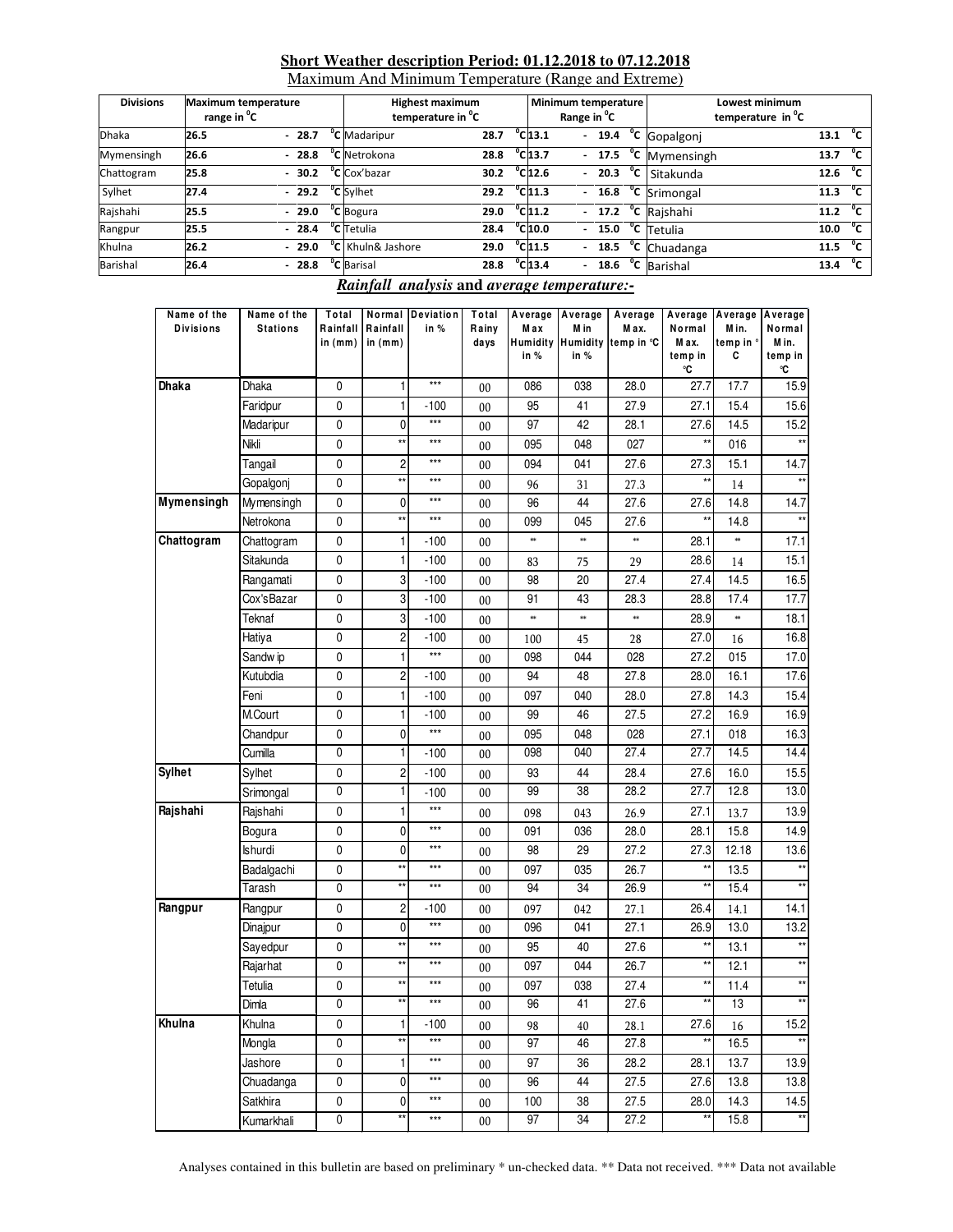

Spatial distribution of Rainfall (mm). Period (01-12-2018 to 07-12-2018)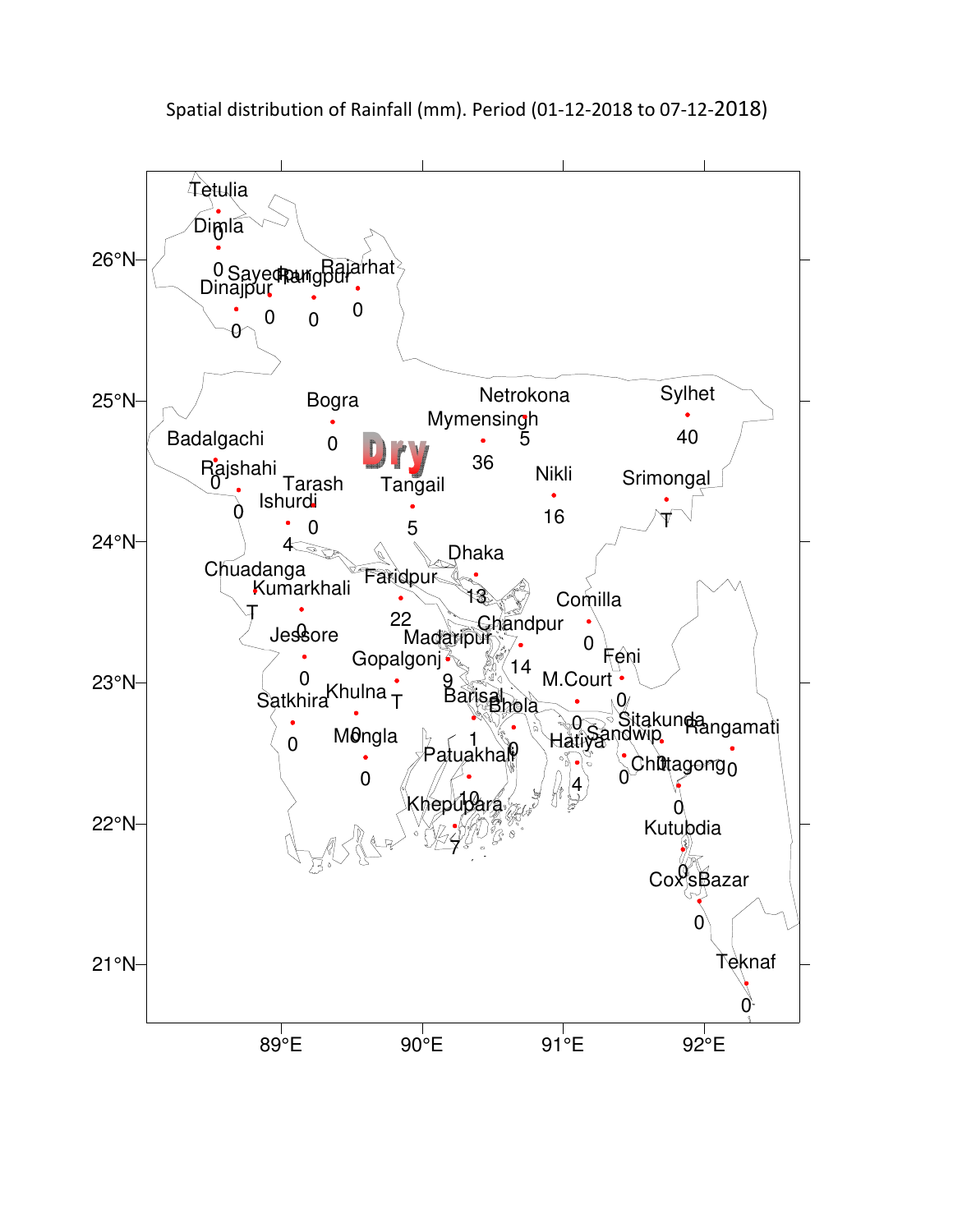



## গণপ্রজাতন্ত্রী বাংলাদেশ সরকার বাংলাদেশ আবহাওয়া অধিদপ্তর কৃষি আবহাওয়া মহাশাখা আবহাওয়া ভবন, ই-২৪, আগারগাঁও, ঢাকা-১২০৭। www.bmd.gov.bd

এজিএম-২৩.০৯.০০০০.০৩৫.৫১.০১১.১৮.৪৮

তারিখ: ০৯-১২-২০১৮ খিঃ

পূর্বাভাসের সময়কাল: ০৯-১২-২০১৮ থেকে ১৬-১২-২০১৮



## প্ৰধান বৈশিষ্ট্য সমূহঃ-

গত সপ্তাহে দেশের দৈনিক উজ্জল সর্যকিরণ কালের গড় ৬.১৯ ঘন্টা ছিল । গত সপ্তাহে দেশের দৈনিক বাষ্পীভবনের গড় ২.২৯ মিঃ মিঃ ছিল।

### আবহাওয়ার পূর্বাভাসঃ ০৯-১২-২০১৮ থেকে ১৬-১২-২০১৮ ইং পর্যন্ত।

।<br>এ সপ্তাহে দৈনিক উজ্জ্বল সূর্য কিরণ কাল ৬.০০ থেকে ৭.০০ ঘন্টার মধ্যে থাকতে পারে ।

আগামী সপ্তাহের বাষ্পীভবনের দৈনিক গড় ২.৫০ মিঃ মিঃ থেকে ৩.৫০ মিঃ মিঃ থাকতে পারে।

- আকাশ অস্থায়ীভাবে আংশিক মেঘলাসহ সারাদেশের আবহাওয়া প্রধানতঃ শুষ্ক থাকতে পারে ।
- এ সময়ে দেশের উত্তরাঞ্চল এবং নদী অববাহিকায় সকাল হতে মধ্য রাত পর্যন্ত হাল্কা থেকে মাঝারি ধরনের কুয়াশা পড়তে পারে।
- এ সময়ে সারাদেশে দিন ও রাতের তাপমাত্রা তাপমাত্রা প্রায় অপরিবর্তিত থাকতে পারে।
- Plese visit-http://bmd.gov.bd/operational NWP for ten days forecast. User ID-test, password-test
- For I Phone: To download BMD weather app in your I phone Please go to>app Stores> Write BMD Weather app> download> open. For Android: Please go to > Google play stores> Write BMD Weather app> Click Install.
- Please subscribe BMD's shortcode '16110' for daily weather update. [ from any Grameen phone write START{space} DHK and send to 16110 and after confirmation write Y and send it to 16110 again. ]

(কাওসার পারভীন) উপপরিচালক উপপরিচালকের (সদর দপ্তর) পক্ষে টেলিফোন: ০২৯১৪৩৭০৩ (অফিস)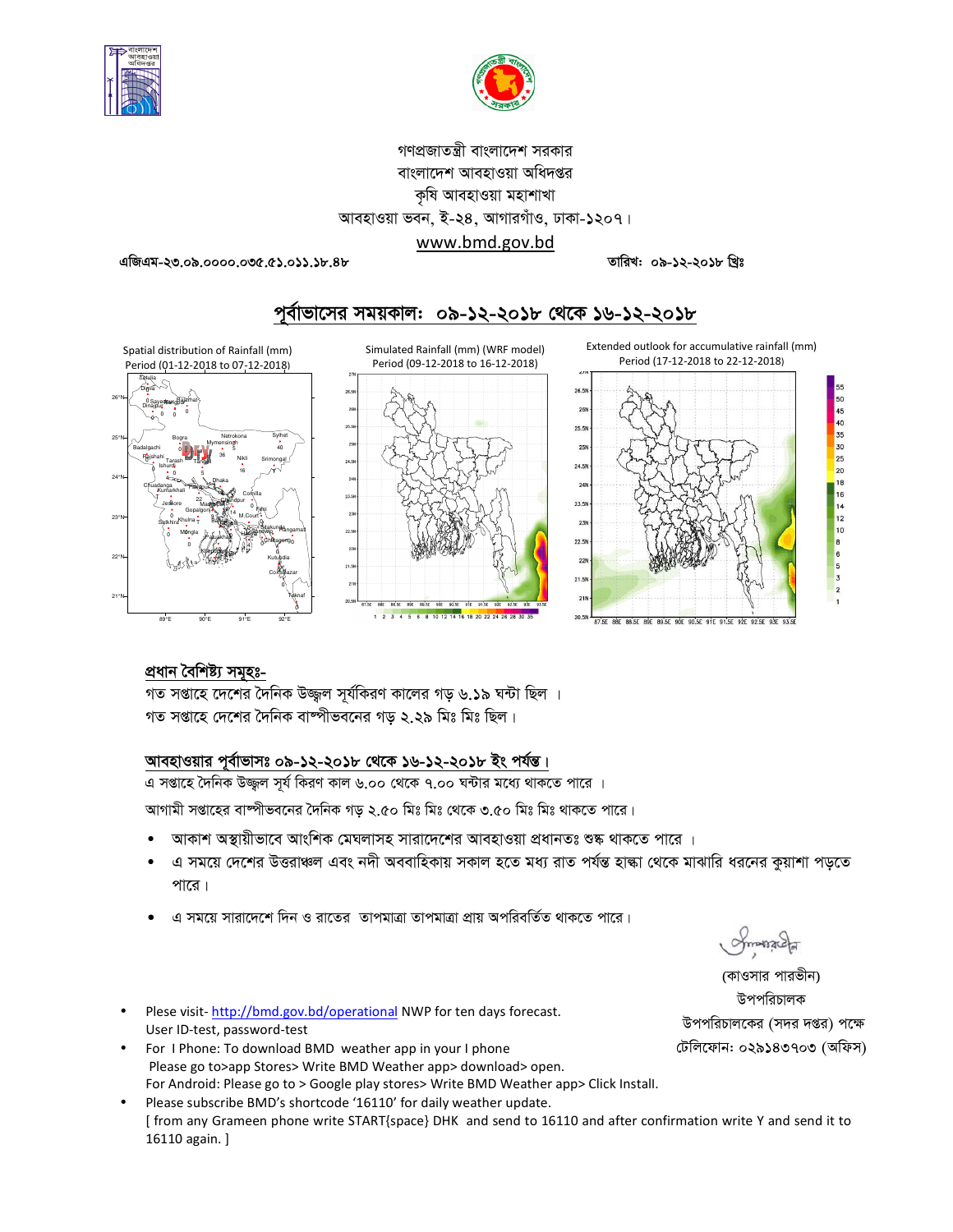# <u> আবহাওয়া বিবরণী, সমূহ ০১-১২-২০১৮ থেকে ০৭-১২-২০১৮</u>

| বিভাগ     | সর্বোচ্চ তাপমাত্রার পরিসর |                          |        |                  |             | সৰ্বোচ্চ তাপমাত্ৰা<br>সেঃ |                |         |                          | সর্বনিম্ন তাপমাত্রার পরিসর°সেঃ |                |            | সৰ্বনিম্ন তাপমাত্ৰা °সেঃ |                |
|-----------|---------------------------|--------------------------|--------|------------------|-------------|---------------------------|----------------|---------|--------------------------|--------------------------------|----------------|------------|--------------------------|----------------|
| ঢাকা      | ২৬.৫                      | $\overline{\phantom{0}}$ | ২৮.৭ ° | সেঃ              | মাদারীপর    |                           | ২৮.৭ °সেঃ      | ১৩.১    |                          | 55.8                           | $^{\circ}$ সেঃ | গোপালগঞ্জ  | ১৩.১                     | $^{\circ}$ সেঃ |
| ময়মনসিংহ | ২৬.৬                      | -                        | ২৮.৮   | ' সেঃ            | নেত্ৰকোনা   | ২৮.৮                      | ° সেঃ          | ১৩.৭    |                          | <b>59.G</b>                    | $^{\circ}$ সেঃ | ময়মনসিংহ  | ১৩.৭                     | $^{\circ}$ সেঃ |
| চউগ্ৰাম   | ২৫.৮                      | $\overline{\phantom{0}}$ | ৩০.২   | $^{\circ}$ সেঃ   | কক্সবাজার   |                           | ৩০.২ ° সেঃ     | ১২.৬    |                          | ২০.৩                           | $^{\circ}$ সেঃ | াসীতাকভ    | ১২.৬                     | $^{\circ}$ সেঃ |
| সিলেট     | ২৭.৪                      | $\overline{\phantom{0}}$ | ২৯.২   | সেঃ              | সিলেট       | ২৯.২                      | $^{\circ}$ সেঃ | ৩.৫৫    |                          | ১৬.৮                           | $^{\circ}$ সেঃ | শ্ৰীমঙ্গল  | ৩.८८                     | $^{\circ}$ সেঃ |
| রাজশাহী   | ১.১২                      | $\overline{\phantom{0}}$ | ২৯.০   | $^{\circ}$ সেঃ   | বণ্ডডা      | ২৯.০                      | $^{\circ}$ সেঃ | ১১.২    |                          | ১৭.২                           | সেঃ            | রাজশাহী    |                          | ১১.২ ° সেঃ     |
| রংপুর     | ১.১২                      | $\overline{\phantom{0}}$ | ২৮.৪   | $\bullet$<br>সেঃ | তেঁতুলিয়া  |                           | ২৮.৪ ° সেঃ     | ১০.০    | $\overline{\phantom{0}}$ | ১৫.০                           | $^{\circ}$ সেঃ | তেঁতুলিয়া | ১০.০                     | $^{\circ}$ সেঃ |
| খুলনা     | ২৬.২                      | $\overline{\phantom{0}}$ | ২৯.০   | $^{\circ}$ সেঃ   | খলনা ও যশোর | ২৯.০                      | $^{\circ}$ সেঃ | ১১.৫    |                          | <b>Sb.C</b>                    | সেঃ            | চয়াডাঙ্গা | ১১.৫                     | $^{\circ}$ সেঃ |
| বরিশাল    | ২৬.৪                      | $\overline{\phantom{0}}$ | ২৮.৮   | $^{\circ}$ সেঃ   | বরিশাল      |                           | ২৮.৮ ° সেঃ     | ১৩. $8$ | $\overline{\phantom{a}}$ | ১৮.৬                           | $^{\circ}$ সেঃ | বরিশাল     | ১৩.৪                     | $^{\circ}$ সেঃ |

## <u>বৃষ্টিপাত বিশ্লেষন এবং স্বাভাবিক তাপমাত্রা</u>

| বিভাগের নাম | স্টেশনেব নাম | মোট                    | ষাভাবিক                | বিছ্যুতি(%) | মোট                | সৰ্বোচ্চ গড    | সৰ্বোনিম্ন | গড সৰ্বোষ্ক                | গড                  | সৰ্বনিম্ন       | সৰ্বনিম্ন      |
|-------------|--------------|------------------------|------------------------|-------------|--------------------|----------------|------------|----------------------------|---------------------|-----------------|----------------|
|             |              | বৃষ্টিপাত<br>( মিঃমিঃ) | বৃষ্টিপাত<br>( মিঃমিঃ) |             | বৃষ্টিপাতের<br>দিন | আৰ্দতা<br>( %) | আৰ্দতা     | তাপমাত্রা<br>( ডিগ্ৰী সেঃ) | ষভাবিক<br>তাপমাত্রা | গড<br>তাপমাত্রা | ষাভাবিক<br>গড় |
|             |              |                        |                        |             |                    |                | ( %)       |                            | (ডিগ্ৰী             | (ডিগ্ৰী         | তাপমাত্রা(     |
|             |              |                        |                        |             |                    |                |            |                            | (সঃ)                | (সঃ)            | ডিগ্ৰী সেঃ)    |
| ঢাকা        | ঢাকা         | 0                      | 1                      | ***         | 00                 | 086            | 038        | 28.0                       | 27.7                | 17.7            | 15.9           |
|             | ফরিদপুর      | $\mathbf 0$            | 1                      | $-100$      | 00                 | 95             | 41         | 27.9                       | 27.1                | 15.4            | 15.6           |
|             | মাদারীপুর    | $\mathbf 0$            | $\overline{0}$         | $***$       | 00                 | 97             | 42         | 28.1                       | 27.6                | 14.5            | 15.2           |
|             | নিকলী        | 0                      | $\star$                | $***$       | 00                 | 095            | 048        | 027                        | $\star\star$        | 016             |                |
|             | টাঙ্গাইল     | $\mathbf 0$            | $\overline{c}$         | $***$       | 00                 | 094            | 041        | 27.6                       | 27.3                | 15.1            | 14.7           |
|             | গোপালগঞ্জ    | 0                      | $\star$                | ***         | 00                 | 96             | 31         | 27.3                       |                     | 14              |                |
| ময়মনসিংহ   | ময়মনসিংহ    | $\mathbf 0$            | $\mathbf 0$            | ***         | 00                 | 96             | 44         | 27.6                       | 27.6                | 14.8            | 14.7           |
|             | নেত্ৰকোনা    | $\mathbf 0$            | $\ddot{x}$             | $***$       | 00                 | 099            | 045        | 27.6                       | $\star$             | 14.8            |                |
| চট্ৰগ্ৰাম   | ঢট্রগ্রাম    | 0                      | 1                      | $-100$      | 00                 | **             | $\ast$     | *                          | 28.1                | *               | 17.1           |
|             | সীতাকুন্ড    | $\mathbf 0$            | 1                      | $-100$      | 00                 | 83             | 75         | 29                         | 28.6                | 14              | 15.1           |
|             | রাঙ্গামাটি   | 0                      | 3                      | $-100$      | 00                 | 98             | 20         | 27.4                       | 27.4                | 14.5            | 16.5           |
|             | কক্সবাজার    | 0                      | 3                      | $-100$      | 00                 | 91             | 43         | 28.3                       | 28.8                | 17.4            | 17.7           |
|             | টেকনাফ       | $\mathbf 0$            | 3                      | $-100$      | 00                 | $\ast\ast$     | $\ast\ast$ | ×                          | 28.9                | $\ast$          | 18.1           |
|             | হাতিয়া      | 0                      | $\overline{c}$         | $-100$      | 00                 | 100            | 45         | 28                         | 27.0                | 16              | 16.8           |
|             | সন্দ্বীপ     | $\mathbf 0$            | 1                      | $***$       | 00                 | 098            | 044        | 028                        | 27.2                | 015             | 17.0           |
|             | কুতুবদীয়া   | $\mathbf 0$            | $\overline{c}$         | $-100$      | 00                 | 94             | 48         | 27.8                       | 28.0                | 16.1            | 17.6           |
|             | কেনী         | 0                      | 1                      | $-100$      | 00                 | 097            | 040        | 28.0                       | 27.8                | 14.3            | 15.4           |
|             | মাইজদী কোট   | $\mathbf 0$            | $\mathbf{1}$           | $-100$      | 00                 | 99             | 46         | 27.5                       | 27.2                | 16.9            | 16.9           |
|             | চাঁদপুর      | $\mathbf 0$            | $\mathbf 0$            | $***$       | 00                 | 095            | 048        | 028                        | 27.1                | 018             | 16.3           |
|             | কুমিল্লা     | $\mathbf 0$            | 1                      | $-100$      | 00                 | 098            | 040        | 27.4                       | 27.7                | 14.5            | 14.4           |
| সিলেট       | সিলেট        | $\mathbf 0$            | $\overline{c}$         | $-100$      | 00                 | 93             | 44         | 28.4                       | 27.6                | 16.0            | 15.5           |
|             | শ্ৰীমঙ্গল    | $\overline{0}$         | 1                      | $-100$      | 0 <sub>0</sub>     | 99             | 38         | 28.2                       | 27.7                | 12.8            | 13.0           |
| রাজশাহী     | রাজশাহী      | $\mathbf 0$            | $\mathbf{1}$           | $***$       | 00                 | 098            | 043        | 26.9                       | 27.1                | 13.7            | 13.9           |
|             | বগুডা        | $\mathbf 0$            | $\overline{0}$         | $***$       | 00                 | 091            | 036        | 28.0                       | 28.1                | 15.8            | 14.9           |
|             | ঈশ্বরদী      | $\pmb{0}$              | $\mathbf{0}$           | $***$       | 00                 | 98             | 29         | 27.2                       | 27.3                | 12.18           | 13.6           |
|             | বদলগাঘী      | $\mathbf 0$            | **                     | ***         | 00                 | 097            | 035        | 26.7                       | $\star\star$        | 13.5            | $\star\star$   |
|             | তাডাশ        | $\overline{0}$         |                        | ***         | 00                 | 94             | 34         | 26.9                       | $\star$             | 15.4            |                |
| রংগুর       | রংপুর        | $\mathbf 0$            | $\overline{c}$         | $-100$      | 00                 | 097            | 042        | 27.1                       | 26.4                | 14.1            | 14.1           |
|             | দিনাজপুর     | 0                      | 0                      | $***$       | 00                 | 096            | 041        | 27.1                       | 26.9                | 13.0            | 13.2           |
|             | সৈয়দপুর     | $\mathbf 0$            | ×,                     | $***$       | 00                 | 95             | 40         | 27.6                       | $\star\star$        | 13.1            | $\star\star$   |
|             | রাজারহাট     | $\mathbf 0$            | $\star$                | ***         | 00                 | 097            | 044        | 26.7                       | $\star\star$        | 12.1            | $\star\star$   |
|             | তেতুঁলিয়া   | 0                      | $\star$                | ***         | 00                 | 097            | 038        | 27.4                       | $\star\star$        | 11.4            |                |
|             | ডিমলা        | $\overline{0}$         |                        | $***$       | 00                 | 96             | 41         | 27.6                       |                     | 13              |                |
| থুলনা       | থূলনা        | 0                      | 1                      | $-100$      | 00                 | 98             | 40         | 28.1                       | 27.6                | 16              | 15.2           |
|             | মংলা         | $\mathbf 0$            | $\star$                | $***$       | 00                 | 97             | 46         | 27.8                       | $\star\star$        | 16.5            | $\star\star$   |
|             | যশোর         | $\mathbf 0$            | $\mathbf{1}$           | ***         | 00                 | 97             | 36         | 28.2                       | 28.1                | 13.7            | 13.9           |
|             | চুয়াডাঙ্গা  | $\mathbf 0$            | 0                      | ***         | 00                 | 96             | 44         | 27.5                       | 27.6                | 13.8            | 13.8           |
|             | সাতক্ষীরা    | $\mathbf 0$            | $\mathbf{0}$           | $***$       | 00                 | 100            | 38         | 27.5                       | 28.0                | 14.3            | 14.5           |
|             | কুমারখালী    | $\overline{0}$         | ÷.                     | ***         | 0 <sub>0</sub>     | 97             | 34         | 27.2                       |                     | 15.8            |                |
| ববিশাল      | বরিশাল       | $\mathbf 0$            | 1                      | $-100$      | 00                 | 100            | 45         | 28                         | 27.8                | 14.4            | 14.9           |
|             | ভোলা         | 0                      | 0                      | $***$       | 00                 | 099            | 048        | 27.9                       | 27.8                | 14.8            | 15.4           |
|             | পটুয়াথালী   | $\pmb{0}$              | $\overline{c}$         | $-100$      | 00                 | 100            | 044        | 27.5                       | 27.7                | 16.2            | 16.5           |
|             | খেপুপাড়া    | 0                      | $\overline{0}$         | $***$       | 0 <sub>0</sub>     | 100            | 44         | 28                         | 27.7                | 15              | 16.3           |
|             |              |                        |                        |             |                    |                |            |                            |                     |                 |                |

N.B .Analyses contained in this bulletin are based on preliminary \* un-checked data. \*\* Data not received. \*\*\* Data not available.